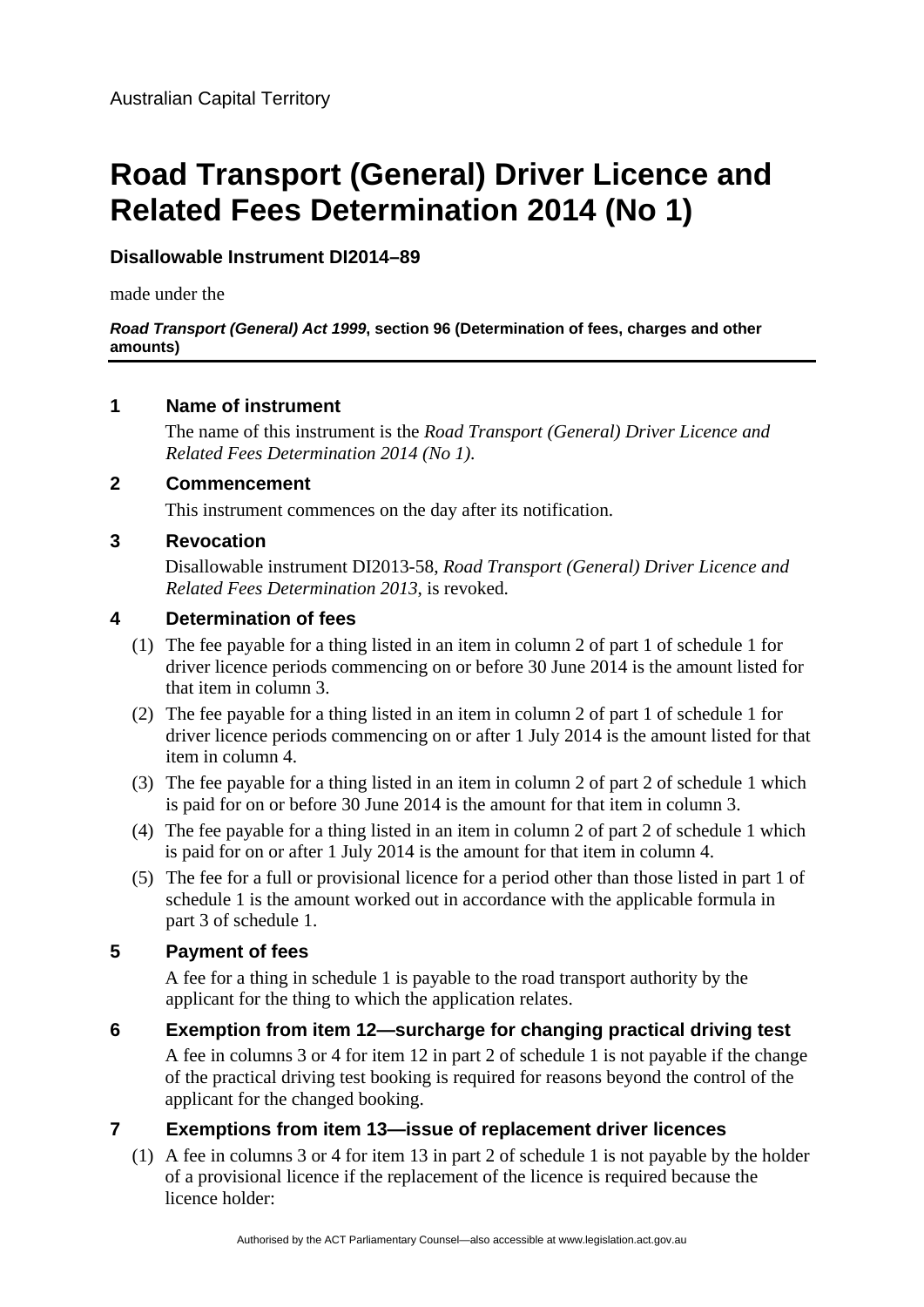- (a) has completed an approved provisional driver training course; or
- (b) has held a provisional licence for at least 6 months and is at least 26 years old.
- (2) A fee in columns 3 or 4 for item 13 in part 2 of schedule 1 is not payable by the holder of a driver licence endorsed with 'Valid without photo' if the licence holder is returning to the ACT and the replacement licence is a photographic licence.
- (3) A fee in columns 3 or 4 for item 13 in part 2 of schedule 1 is not payable if the replacement of the driver licence is required because:
	- (a) of a defect in the manufacture of the driver licence; or
	- (b) the driver licence was posted to a person but was not received by the person.
- (4) In this clause:

*approved provisional driver training course*—see the *Road Transport (Driver Licensing) Regulation 2000*, dictionary.

### **8 Exemption from item 15—Commonwealth agencies and State and Territory authorities**

- (1) A fee in columns 3 or 4 for item 15 in part 2 of schedule 1 is not payable if the search of records is requested by a Commonwealth agency or a State or Territory authority and the provision of the results of the search to the agency or authority is:
	- (a) required or authorised by law; or
	- (b) reasonably necessary for the enforcement of the criminal law or of a law imposing a pecuniary penalty, or for the protection of the public revenue.
- (2) In this clause:

*Commonwealth agency* means an agency under section 6 of the *Privacy Act 1988* (Cwlth), definition of *agency*.

*State or Territory authority* means a State or Territory authority under section 6C (3) of the *Privacy Act 1988* (Cwlth).

#### **9 Definitions**

In this instrument:

*accreditation*—see the *Road Transport (Driver Licensing) Regulation 2000*, dictionary.

*fee* includes a charge or other amount.

*full licence*—see the *Road Transport (Driver Licensing) Regulation 2000*, dictionary.

Simon Corbell MLA Attorney-General

30 May 2014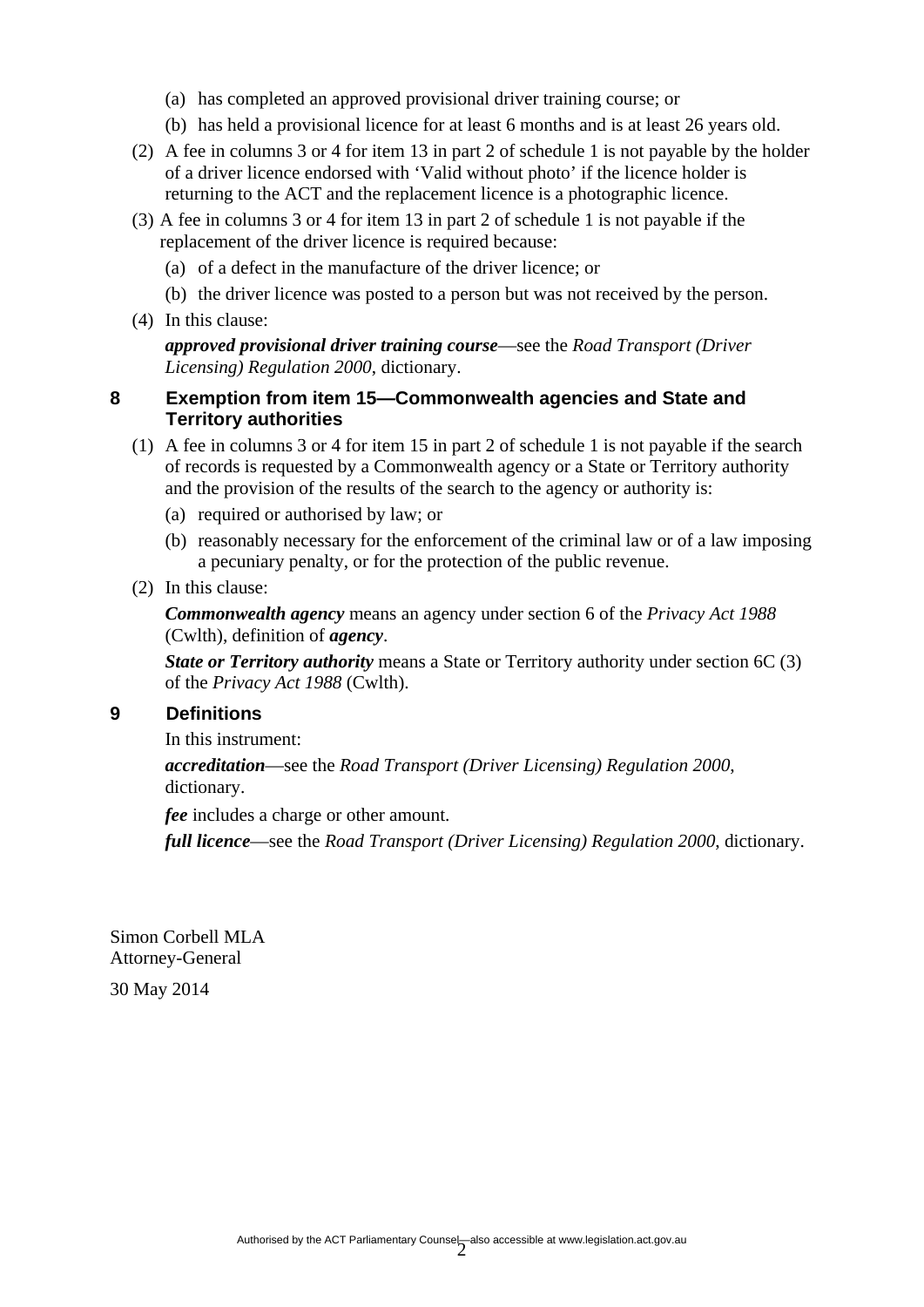| column 1<br><b>Item</b><br>number | column <sub>2</sub><br>Description of thing for which fee is payable                     | column 3<br>Fee payable<br>on or before<br>30 June 2014 | column 4<br>Fee payable<br>on or after<br>1 July 2014 |
|-----------------------------------|------------------------------------------------------------------------------------------|---------------------------------------------------------|-------------------------------------------------------|
| 1                                 | Issue or renewal of a learner licence (other than<br>motorcycle) valid for 2 years       | \$39.10                                                 | \$40.80                                               |
| 2                                 | Issue or renewal of a learner motorcycle licence valid<br>for 1 year                     | \$19.50                                                 | \$20.60                                               |
| 3                                 | Issue or renewal of a learner licence receipt valid for<br>2 years                       | \$39.10                                                 | \$40.80                                               |
| $\overline{4}$                    | Issue or renewal of a provisional licence valid for<br>3 years                           | \$99.10                                                 | \$102.60                                              |
| 5                                 | Issue or renewal of a full licence valid for 5 years                                     | \$161.70                                                | \$167.10                                              |
| 6                                 | Issue of a provisional licence where special<br>circumstances exist, valid for 12 months | \$47.40                                                 | \$49.30                                               |
| $\overline{7}$                    | Issue of a full licence where special circumstances<br>exist, valid for 12 months        | \$47.40                                                 | \$49.30                                               |
| 8                                 | Issue of a restricted licence to comply with a court<br>order                            | \$183.50                                                | \$189.50                                              |
| 9                                 | Issue or renewal of a probationary licence valid for<br>12 months                        | \$183.50                                                | \$189.50                                              |
| 10                                | Issue or renewal of a certificate of accreditation,<br>per 12 months of accreditation    | \$74.00                                                 | \$76.70                                               |

#### **Part 1 – Driver licence and accreditation fees**

#### **Part 2 – Miscellaneous driver licence related fees**

| column 1<br><b>Item</b><br>number | column 2<br>Description of thing for which fee is payable         | column 3<br>Fee payable<br>on or before<br>30 June 2014 | column 4<br>Fee payable<br>on or after<br>1 July 2014 |
|-----------------------------------|-------------------------------------------------------------------|---------------------------------------------------------|-------------------------------------------------------|
| 11                                | First or subsequent practical driving test                        | \$92.40                                                 | \$95.70                                               |
| 12                                | Surcharge for the changing of a practical driving test<br>booking | \$14.80                                                 | \$15.80                                               |
| 13                                | Issue of a replacement driver licence                             | \$34.00                                                 | \$35.50                                               |
| 14                                | Certified extract from driver licence records                     | \$58.10                                                 | \$60.40                                               |
| 15                                | Search of records (statement of driver licence details)           | \$22.00                                                 | \$23.20                                               |
| 16                                | Certificate of competency book containing<br>25 certificates      | \$34.90                                                 | \$36.50                                               |